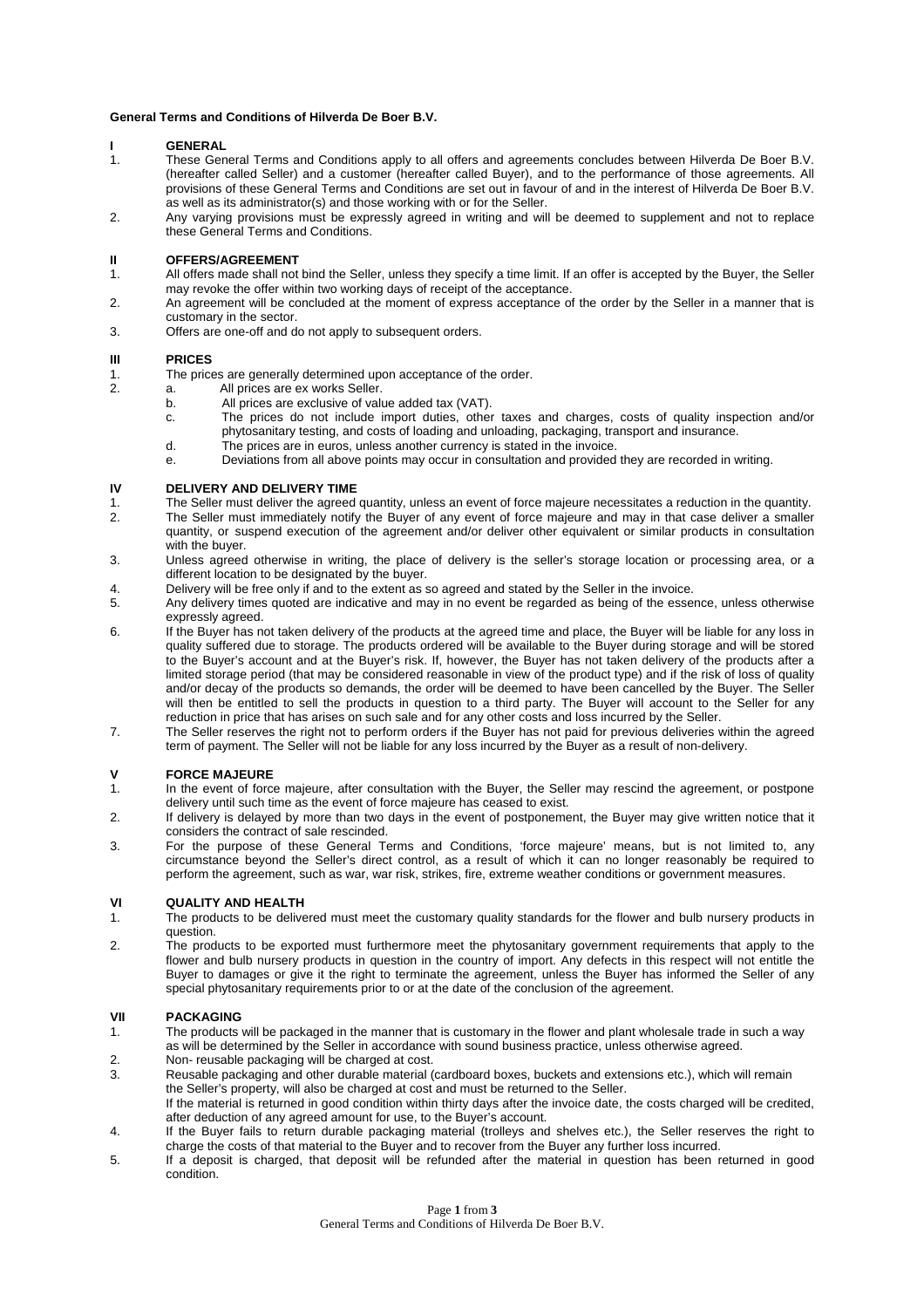# **VIII TRANSHIPMENT AND TRANSPORT**

- 1. Transhipment and shipment must be carried out efficiently.<br>2. If the Buver does not stipulate any means of transport, the
- 2. If the Buyer does not stipulate any means of transport, the Seller will choose the most customary manner of transport. 3. The costs of transport will be charged to the Buyer.
- 4. If a shipping agent has been engaged the Seller will be liable only for damage that occurs until the moment of transfer of the products to the shipping agent.

# **IX COMPLAINTS**

- 1. Complaints concerning visible defects in products delivered must be notified to the Seller by fax, e-mail or telephone immediately after discovery but at the latest within 24 hours of receipt. Any reports issued by telephone must be confirmed in writing and the confirmation must be received within 2 days of receipt of the products. Complaints must be accompanied by photographs of the visible defect in the relevant shipment. The Buyer or recipient of the products must also note the complaint on the transport documents in question, as confirmation that the complaint existed at the time of delivery of the products.
- 2. Complaints concerning non-visible defects in products delivered must be notified to the Seller immediately after discovery but must in any event be submitted to the Seller in writing in such good time as to enable the Seller to investigate, or instigate an investigation of, the validity of the complaints on location and/or to take back the products delivered.
- 3. A complaint must in any event contain:
	- a. a detailed and accurate description of the defect(s); and<br>b. a statement of any other facts from which it can be infor
	- a statement of any other facts from which it can be inferred that the products delivered and the products rejected by the Buyer are one and the same.
- 4. Complaints in respect of a part of the products delivered will not entitle the Buyer to reject the entire delivery.
- 5. Once the time limits referred to above have elapsed, the Buyer will be deemed to have accepted the products delivered or the invoice rendered. The Seller reserves the right to discontinue the handling of complaints after the above periods have elapsed and/or if the above procedure has not been followed correctly

# **X LIABILITY**<br>1 The liability

- The liability of the Seller for any loss incurred by the Buyer will not exceed the invoice value of the products delivered to which the claim applies, unless the Buyer proves that the loss was caused by intent or gross negligence on the part of the Seller.
- 2. The Seller will not be liable in any event for commercial damage, damage caused by delays, lost profits, stagnation damage or other consequential damage on the part of the Buyer. If the Seller is nonetheless required to compensate the Buyer's damage, the Seller's liability will then be explicitly limited to the invoice amount, excluding VAT, regarding the portion of the delivery with which the damage is associated.
- 3. Unless otherwise expressly stated, the products delivered are intended exclusively for decorative purposes and are not suitable for internal consumption. The Seller notes that the products may have harmful effects on humans and/or animals in the event of incorrect use, consumption, contact and/or hypersensitivity. The Buyer must pass on this warning to its customers and indemnifies the Seller against any and all claims from third parties, including end users, in respect of these consequences.

# **XI PAYMENT**

- 1. Payment must be made, at the Seller's option:
	- a. net cash on delivery:
	- b. by means of deposit or transfer to a bank account indicated by the Seller within the period indicated as stated in the above business terms;
	-
	- c. direct debit;<br>d. debit by mea debit by means of a credit card payment authorised by the Buyer.
- 2. The Buyer may not deduct any amounts from the purchase price to be paid on the grounds of an alleged claim. The Buyer may not suspend all or part of the payment of the purchase price on the grounds of a complaint about the products delivered.
- 3. The Buyer will be in default upon the expiry of the agreed term of payment. The Seller will then be entitled to dissolve the agreement immediately by means of a single notice to the Buyer (explicit termination provision). All claims will then be immediately due in full, even if the payment period for one or more invoices has not yet passed.
- 4. If the Buyer is in default, the Seller will be entitled to charge interest (maximum interest percentage 2% per month) as from the due date of the invoice until the date of payment in full.
- 5. If the Buyer is in default, the Buyer shall also account to the Seller for any loss suffered owing to a change in the exchange rate.
- 6. If third parties are instructed to collect overdue payments, the Buyer shall account to the Seller for any court and/or out-of-court costs involved, subject to a minimum of 15% of the outstanding sum, and such sums will fall due immediately.
- 7. Payments will consistently be applied first to the settlement and payment of all contractual interest and expenses, and then to invoices that have been due longest, regardless of whether a debtor has indicated a different sequence.

# **XII RETENTION OF TITLE**

- 1. Title to all products delivered will continue to vest in the Seller until all amounts payable by the Buyer to the Seller have been paid in full.
- 2. The Buyer may not pledge the products or use them as security in any other manner until payment has been made. If third parties levy or intend to levy an attachment on those products or otherwise wish to dispose of them, the Buyer must immediately inform the Seller in writing accordingly.

# Page **2** from **3**

General Terms and Conditions of Hilverda De Boer B.V.